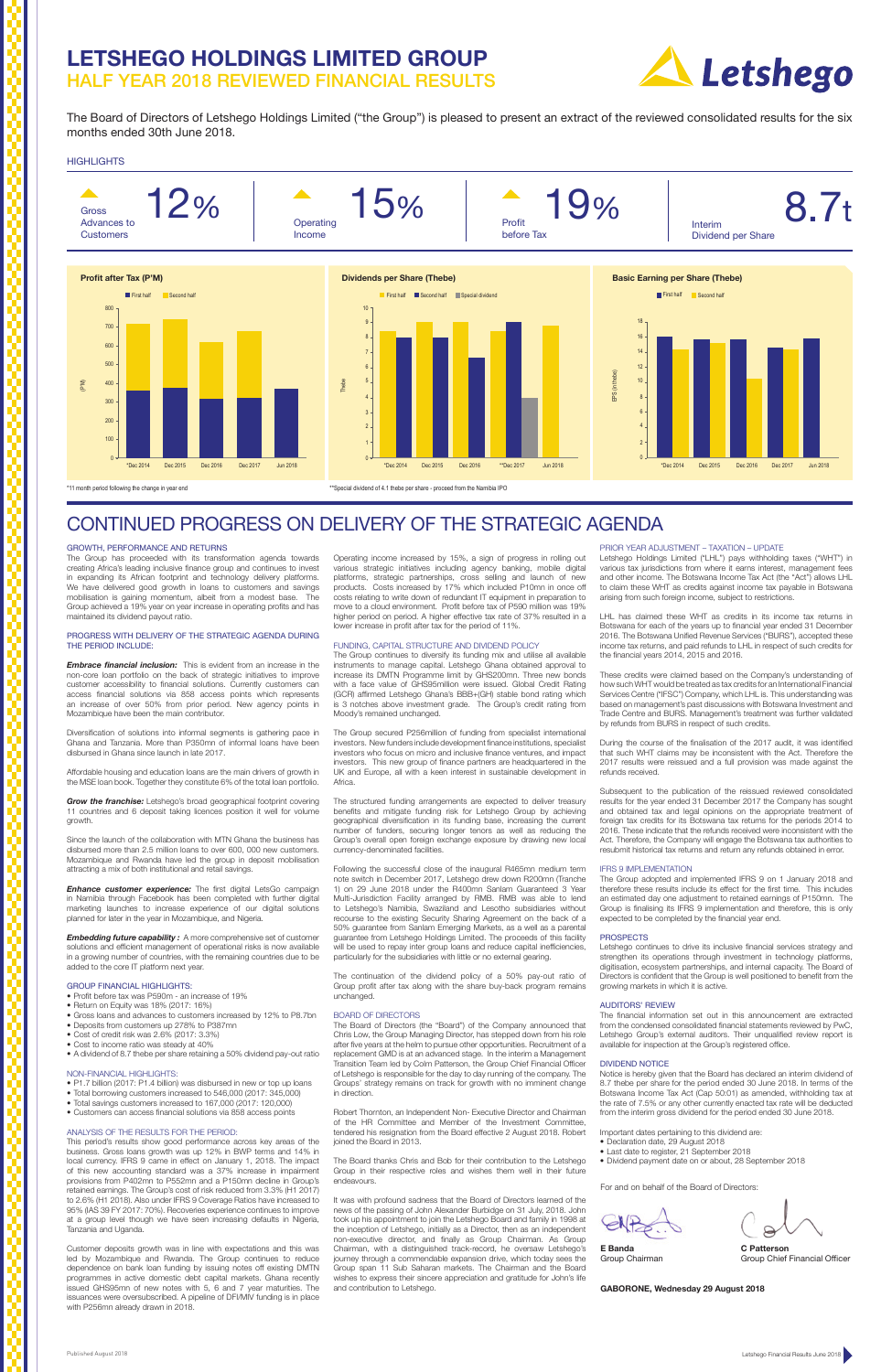|                                                                              | 6 months ended<br>30 June<br>2018<br>(Reviewed) | 6 months ended<br>30 June<br>2017<br><b>(Reviewed</b> |                         | 12 months ended<br>31 Dec<br>2017<br>(Audited) |
|------------------------------------------------------------------------------|-------------------------------------------------|-------------------------------------------------------|-------------------------|------------------------------------------------|
| <b>Note</b>                                                                  | P'000                                           | <b>Restated)</b><br>P'000                             | Change<br>$\frac{0}{0}$ | P'000                                          |
| Interest income<br>12                                                        | 1,222,236                                       | 1,083,967                                             | 13                      | 2,252,636                                      |
| Interest expense<br>13                                                       | (230, 901)                                      | (214, 581)                                            | 8                       | (470, 630)                                     |
| Net interest income                                                          | 991,335                                         | 869,386                                               | 14                      | 1,782,006                                      |
| Fee and commission income                                                    | 24,197                                          | 18,836                                                | 28                      | 38,596                                         |
| Other operating income<br>14                                                 | 140,438                                         | 116,540                                               | 21                      | 234,169                                        |
| <b>Operating income</b>                                                      | 1,155,970                                       | 1,004,762                                             | 15                      | 2,054,771                                      |
| Employee costs<br>15                                                         | (196, 025)                                      | (182, 085)                                            | 8                       | (367, 057)                                     |
| Other operating expenses<br>16                                               | (261, 919)                                      | (207, 272)                                            | 26                      | (446, 952)                                     |
| Net income before impairment and taxation                                    | 698,026                                         | 615,405                                               | 13                      | 1,240,762                                      |
| 17<br>Impairment of advances                                                 | (108, 152)                                      | (117, 855)                                            | -8                      | (237, 149)                                     |
| <b>Profit before taxation</b>                                                | 589,874                                         | 497,550                                               | 19                      | 1,003,613                                      |
| Taxation                                                                     | (219, 449)                                      | (162, 627)                                            |                         | (322, 367)                                     |
| Profit for the period                                                        | 370,425                                         | 334,923                                               | 11                      | 681,246                                        |
| Attributable to:                                                             |                                                 |                                                       |                         |                                                |
| Equity holders of the parent company<br>Non-controlling interest             | 331.130<br>39,295                               | 321,025<br>13,898                                     |                         | 637,663<br>43,583                              |
| Profit for the period                                                        | 370,425                                         | 334,923                                               | 11                      | 681,246                                        |
| Other comprehensive income, net of tax                                       |                                                 |                                                       |                         |                                                |
| Items that may be subsequently reclassified to profit or loss:               |                                                 |                                                       |                         |                                                |
| Foreign currency translation differences arising from foreign operations     | (41, 228)                                       | 5,208                                                 |                         | (39, 163)                                      |
| Total comprehensive income for the period                                    | 329,197                                         | 340,131                                               |                         | 642,083                                        |
| Attributable to:                                                             |                                                 |                                                       |                         |                                                |
| Equity holders of the parent company                                         | 315,386                                         | 327,401                                               |                         | 591,539                                        |
| Non-controlling interests                                                    | 13,811                                          | 12,730                                                |                         | 50,544                                         |
| Total comprehensive income for the period                                    | 329,197                                         | 340,131                                               |                         | 642,083                                        |
| Weighted average number of shares in issue during the period (millions)      | 2,121                                           | 2,138                                                 |                         | 2,137                                          |
| Dilution effect - number of shares (millions)                                | 42                                              | 50                                                    |                         | 46                                             |
| Number of shares in issue at the end of the period (millions)                | 2,144                                           | 2,144                                                 |                         | 2,144                                          |
| Basic earnings per share (thebe)<br>Fully diluted earnings per share (thebe) | 15.6<br>15.3                                    | 15.0<br>14.7                                          | 4                       | 29.8<br>29.2                                   |

# CONSOLIDATED STATEMENT OF PROFIT OR LOSS AND OTHER COMPREHENSIVE INCOME



## **Shareholders' Fund: Debt to Equity**



**Geographic Diversification PBT and Cost to Income ratio**





### **Net Advances and Number of Customers** Net Advances 
<br>
In Number of Customers 9,000



|                              | 6 months ended<br>30 June<br>2018 | 6 months ended<br>30 June<br>2017 | 12 months ended<br>31 Dec<br>2017 |
|------------------------------|-----------------------------------|-----------------------------------|-----------------------------------|
|                              |                                   | (Reviewed                         |                                   |
|                              | (Reviewed)                        | Restated)                         | (Audited)                         |
| Return on average assets (%) | 8%                                | 8%                                | 8%                                |
| Return on average equity (%) | 18%                               | 16%                               | 17%                               |
| Cost to income ratio (%)     | 40%                               | 39%                               | 40%                               |
| Debt to equity ratio (%)     | 112%                              | 97%                               | 93%                               |

|                                                                   | At 30 June<br>2018<br>(Reviewed) | At 30 June<br>2017<br><b>(Reviewed</b> |                         | At 31 Dec<br>2017<br>(Audited) |
|-------------------------------------------------------------------|----------------------------------|----------------------------------------|-------------------------|--------------------------------|
| <b>Note</b>                                                       | P'000                            | Restated)<br>P'000                     | Change<br>$\frac{0}{0}$ | P'000                          |
| <b>ASSETS</b>                                                     |                                  |                                        |                         |                                |
| Cash and cash equivalents<br>1                                    | 876,444                          | 491.236                                |                         | 492.367                        |
| Advances to customers<br>$\overline{c}$                           | 8,136,441                        | 7,395,019                              | 10                      | 7,768,904                      |
| Other receivables<br>3                                            | 238,856                          | 263,319                                |                         | 201,605                        |
| Available-for-sale financial asset                                | 53,591                           | 53,591                                 |                         | 53,591                         |
| Income tax receivable                                             | 13,218                           | 12,417                                 |                         | 17,967                         |
| Property, plant and equipment<br>$\overline{4}$                   | 88,390                           | 80,109                                 |                         | 92,061                         |
| Intangible assets<br>5                                            | 51,267                           | 58,653                                 |                         | 55,340                         |
| Goodwill<br>6                                                     | 126,725                          | 129,910                                |                         | 122,280                        |
| Deferred tax assets                                               | 174,043                          | 125,658                                |                         | 156,655                        |
| <b>Total assets</b>                                               | 9,758,975                        | 8,609,912                              | 13                      | 8,960,770                      |
| <b>LIABILITIES AND EQUITY</b>                                     |                                  |                                        |                         |                                |
| Liabilities                                                       |                                  |                                        |                         |                                |
| Customer deposits<br>$\overline{7}$                               | 386,879                          | 102,347                                |                         | 228,432                        |
| Cash collateral<br>8                                              | 27,331                           | 33,429                                 |                         | 27,319                         |
| 9<br>Trade and other payables                                     | 328,272                          | 225,795                                |                         | 261,751                        |
| Income tax payable                                                | 199,151                          | 168,698                                |                         | 182,879                        |
| Deferred tax liabilities                                          | 2,888                            | 616                                    |                         | 5,290                          |
| Borrowings<br>10                                                  | 4,661,508                        | 3,978,040                              | 17                      | 3,984,607                      |
| <b>Total liabilities</b>                                          | 5,606,029                        | 4,508,925                              |                         | 4,690,278                      |
| Shareholders' equity                                              |                                  |                                        |                         |                                |
| Stated capital<br>11                                              | 862,621                          | 897,913                                |                         | 849,845                        |
| Foreign currency translation reserve                              | (696, 161)                       | (627, 917)                             |                         | (680, 417)                     |
| Legal reserve                                                     | 73,519                           | 32,189                                 |                         | 39,607                         |
| Share based payment reserve                                       | 25.475                           | 27.628                                 |                         | 38,840                         |
| Retained earnings                                                 | 3,584,298                        | 3,565,645                              |                         | 3,709,308                      |
| Total equity attributable to equity holders of the parent company | 3,849,752                        | 3,895,458                              |                         | 3,957,183                      |
| Non-controlling interests                                         | 303,194                          | 205,529                                |                         | 313,309                        |
| Total shareholders' equity                                        | 4,152,946                        | 4,100,987                              |                         | 4,270,492                      |
| <b>Total liabilities and equity</b>                               | 9,758,975                        | 8,609,912                              | 13                      | 8,960,770                      |

# CONSOLIDATED STATEMENT OF FINANCIAL POSITION

**NOTE:** The diluted EPS has been calculated based on shares that may vest in terms of the Group's long term staff incentive scheme.

Published August 2018 Letshego Financial Results June 2018 Letshego Financial Results June 2018

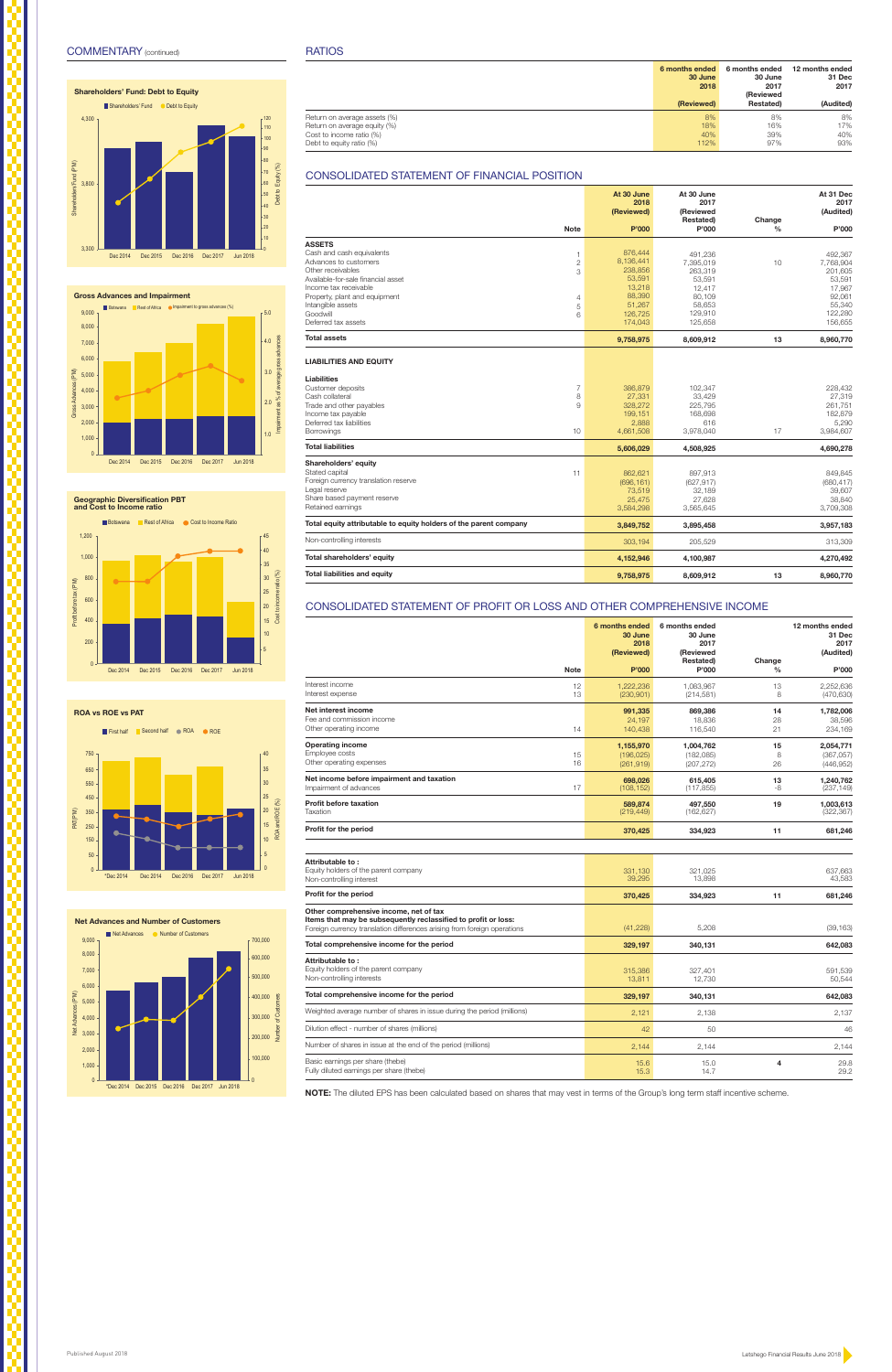|                                                                                                                                                                                                | 6 months ended<br>30 June<br>2018          | 6 months ended<br>30 June<br>2017<br>(Reviewed | 12 months ended<br>31 Dec<br>2017               |
|------------------------------------------------------------------------------------------------------------------------------------------------------------------------------------------------|--------------------------------------------|------------------------------------------------|-------------------------------------------------|
| <b>Note</b>                                                                                                                                                                                    | (Reviewed)<br>P'000                        | Restated)<br>P'000                             | (Audited)<br>P'000                              |
| <b>Operating activities</b><br>Profit before taxation<br>Add: Amortisation, depreciation and others<br>: Impairment and write off<br>Movement in working capital and other changes             | 589,874<br>27,361<br>165,427<br>(508, 494) | 497,550<br>16,212<br>183,337<br>(802, 274)     | 1,003,613<br>32,800<br>376,909<br>(1, 192, 553) |
| Cash generated from / (used in) operations<br>Taxation paid                                                                                                                                    | 274.168<br>(218, 220)                      | (105, 175)<br>(113, 160)                       | 220,769<br>(290, 590)                           |
| Net cash generated from / (utilised in) operating activities                                                                                                                                   | 55,948                                     | (218, 335)                                     | (69, 821)                                       |
| <b>Investing activities</b><br>Payment for acquisition of / investment in subsidiary<br>Net cash acquired from acquisitions<br>Other investing activities                                      | (19, 705)                                  | (90, 719)<br>25,864<br>(16,994)                | (90, 719)<br>25,864<br>(40, 385)                |
| Net cash flows used in investing activities                                                                                                                                                    | (19, 705)                                  | (81, 849)                                      | (105, 240)                                      |
| <b>Financing activities</b><br>Dividends paid to equity holders and non-controlling interest<br>Share buy back<br>Proceeds from sale of interest in a subsidiary<br>Net receipts on borrowings | (296,093)<br>648,294                       | (139, 363)<br>405,576                          | (322, 432)<br>(48,068)<br>87,478<br>432,036     |
| Net cash generated from financing activities                                                                                                                                                   | 352,201                                    | 266,213                                        | 149,014                                         |
| Net movement in cash and cash equivalents<br>Cash and cash equivalents at the beginning of the year<br>Effect of exchange rate changes on cash and cash equivalents                            | 388,444<br>492,367<br>(4,367)              | (33, 971)<br>529,476<br>(4,269)                | (26, 047)<br>529,476<br>(11,062)                |
| Cash and cash equivalents at the end of the period                                                                                                                                             | 876,444                                    | 491,236                                        | 492,367                                         |

# CONDENSED CONSOLIDATED STATEMENT OF CASH FLOWS

## SEGMENTAL REPORTING

**For the period ended 30 June 2018**

The Group's reportable segments are as follows: Botswana, Namibia, Mozambique, Other Southern Africa, Tanzania, other East Africa, West Africa and Holding company.<br>- Other Southern Africa includes: Lesotho and Swaziland<br>-

|  | - vvest Airica includes: Nigeria and Griana |  |  |
|--|---------------------------------------------|--|--|
|  |                                             |  |  |

|                                                                                                                                                                               | <b>Stated capital</b><br>P'000 | <b>Retained earnings</b><br>P'000 | <b>Shared based</b><br>payments reserve<br>P'000 | Foreign exchange<br>translation reserve<br>P'000 | Legal reserve<br>P'000 | Non-controlling<br>interest<br>P'000 | <b>Total</b><br>P'000           |
|-------------------------------------------------------------------------------------------------------------------------------------------------------------------------------|--------------------------------|-----------------------------------|--------------------------------------------------|--------------------------------------------------|------------------------|--------------------------------------|---------------------------------|
| Balance at 31 December 2016 - as previously reported<br>Prior year adjustment - note 18                                                                                       | 875,639                        | 3,502,271<br>(118, 288)           | 35,835                                           | (634, 293)                                       | 32,189                 | 192,799                              | 4,004,440<br>(118, 288)         |
| Balance as at 31 December 2016 - restated                                                                                                                                     | 875,639                        | 3,383,983                         | 35,835                                           | (634, 293)                                       | 32,189                 | 192,799                              | 3,886,152                       |
| Total comprehensive income for the period<br>Profit for the period<br>Other comprehensive income, net of income tax                                                           |                                | 321,025                           |                                                  |                                                  |                        | 13,898                               | 334,923                         |
| Foreign currency translation reserve                                                                                                                                          |                                |                                   |                                                  | 6,376                                            |                        | (1, 168)                             | 5,208                           |
| Transactions with owners, recorded directly in equity<br>Allocation to share based payment reserve<br>New shares issued from long term incentive scheme                       | 22,274                         |                                   | 14,067<br>(22, 274)                              |                                                  |                        |                                      | 14,067                          |
| Dividends paid to equity holders                                                                                                                                              |                                | (139, 363)                        |                                                  |                                                  |                        | $\overline{\phantom{a}}$             | (139, 363)                      |
| Balance at 30 June 2017 - Restated                                                                                                                                            | 897,913                        | 3,565,645                         | 27,628                                           | (627, 917)                                       | 32,189                 | 205,529                              | 4,100,987                       |
| Total comprehensive income for the period<br>Profit for the period<br>Other comprehensive income, net of income tax                                                           |                                | 316,638                           |                                                  |                                                  |                        | 29,685                               | 346,323                         |
| Foreign currency translation reserve                                                                                                                                          |                                |                                   |                                                  | (52, 500)                                        |                        | 8,129                                | (44, 371)                       |
| Transactions with owners, recorded directly in equity<br>Sale of non-controlling interest in Letshego Holdings (Namibia) Limited<br>Allocation to share based payment reserve |                                | 16,687                            | 11,212                                           |                                                  |                        | 70,791                               | 87,478<br>11,212                |
| Allocated to legal reserve<br>Share buy back - held as treasury shares<br>Dividend paid by subsidiary to minority interests<br>Dividends paid to equity holders               | (48,068)                       | (7, 418)<br>(182, 244)            |                                                  |                                                  | 7,418                  | $\sim$<br>(825)                      | (48,068)<br>(825)<br>(182, 244) |
| Balance at 31 December 2017 - Audited                                                                                                                                         | 849,845                        | 3,709,308                         | 38,840                                           | (680, 417)                                       | 39,607                 | 313,309                              | 4,270,492                       |
| <b>Impact of adopting IFRS 9</b>                                                                                                                                              |                                | (143, 855)                        |                                                  |                                                  |                        | (6, 206)                             | (150,061)                       |
| <b>Adjusted balance 1 January 2018</b>                                                                                                                                        | 849,845                        | 3,565,453                         | 38, 840                                          | (680, 417)                                       | 39,607                 | 307,103                              | 4,120,431                       |
| Total comprehensive income for the period<br>Profit for the period                                                                                                            |                                | 331,130                           |                                                  |                                                  |                        | 39,295                               | 370,425                         |
| Other comprehensive income, net of income tax<br>Foreign currency translation reserve<br>Transactions with owners, recorded directly in equity                                |                                |                                   |                                                  | (15, 744)                                        |                        | (25, 484)                            | (41, 228)                       |
| Allocation to share based payment reserve<br>Allocation to legal reserve                                                                                                      |                                | (33,912)                          | (589)                                            |                                                  | 33,912                 |                                      | (589)                           |
| New shares issued from long term incentive scheme<br>Dividend paid by subsidiary to minority interests<br>Dividends paid to equity holders                                    | 12,776                         | (278, 373)                        | (12, 776)                                        |                                                  |                        | (17, 720)                            | (17, 720)<br>(278, 373)         |
| Balance at 30 June 2018 - Reviewed                                                                                                                                            | 862,621                        | 3,584,298                         | 25,475                                           | (696, 161)                                       | 73,519                 | 303,194                              | 4,152,946                       |

| <b>Reportable segments</b><br><b>June 2018</b>       | <b>Botswana</b><br>P'000 | <b>Namibia</b><br>P'000 | <b>Mozambique</b><br>P'000 | <b>Other Southern Africa</b><br>P'000 | <b>Tanzania</b><br>P'000 | <b>Other East Africa</b><br>P'000 | <b>West Africa</b><br>P'000 | <b>Holding company</b><br>P'000 | <b>Total</b><br>P'000   |
|------------------------------------------------------|--------------------------|-------------------------|----------------------------|---------------------------------------|--------------------------|-----------------------------------|-----------------------------|---------------------------------|-------------------------|
| <b>Operating income</b>                              | 303,167                  | 288,297                 | 106,104                    | 73,448                                | 96,750                   | 130,837                           | 111,158                     | 46,209                          | 1,155,970               |
| <b>Profit before taxation</b>                        | 241,652                  | 233,883                 | 61,701                     | 44,838                                | 44,273                   | 35,237                            | 25,260                      | (96, 970)                       | 589,874                 |
| Taxation - consolidated                              |                          |                         |                            |                                       |                          |                                   |                             |                                 | (219, 449)              |
| <b>Profit - consolidated</b>                         |                          |                         |                            |                                       |                          |                                   |                             |                                 | 370,425                 |
| Gross Advances to customers<br>Impairment provisions | 2.521.751<br>(204, 877)  | 1,911,756<br>(7, 354)   | 1,145,724<br>(21, 329)     | 795,922<br>(27, 433)                  | 592,760<br>(158, 914)    | 1,102,616<br>(137, 757)           | 690,852<br>(67, 276)        | $\sim$                          | 8.761.381<br>(624, 940) |
| <b>Net Advances</b>                                  | 2,316,874                | 1,904,402               | 1,124,395                  | 768,489                               | 433,846                  | 964,859                           | 623,576                     | $\sim$                          | 8,136,441               |
| <b>Borrowings</b>                                    | 949,312                  | 167,837                 | 383,212                    | 612,287                               | 34,996                   | 587,823                           | 433,285                     | 1,492,756                       | 4,661,508               |
|                                                      |                          |                         |                            |                                       |                          |                                   |                             |                                 |                         |
| <b>Reportable segments</b><br><b>June 2017</b>       | <b>Botswana</b><br>P'000 | Namibia<br>P'000        | Mozambique<br>P'000        | <b>Other Southern Africa</b><br>P'000 | Tanzania<br>P'000        | <b>Other East Africa</b><br>P'000 | <b>West Africa</b><br>P'000 | <b>Holding company</b><br>P'000 | Total<br>P'000          |
| <b>Operating income</b>                              | 247,290                  | 262,433                 | 73,289                     | 66,416                                | 103,528                  | 129,188                           | 62,366                      | 60,252                          | 1,004,762               |
| <b>Profit before taxation</b>                        | 240,391                  | 212,863                 | 21,423                     | 50,676                                | 36,619                   | (22, 850)                         | 19,793                      | (61, 365)                       | 497,550                 |
| Taxation - consolidated - Restated                   |                          |                         |                            |                                       |                          |                                   |                             |                                 | (162, 627)              |
| Profit - consolidated - Restated                     |                          |                         |                            |                                       |                          |                                   |                             |                                 | 334,923                 |
| Gross Advances to customers<br>Impairment provisions | 2,440,248<br>(123, 820)  | 1,799,929<br>(11,068)   | 962,495<br>(45, 697)       | 733,903<br>(7, 222)                   | 548,339<br>(52, 667)     | 960,157<br>(126, 877)             | 346,517<br>(29, 218)        | ÷.                              | 7,791,588<br>(396, 569) |
| <b>Net Advances</b>                                  | 2,316,428                | 1,788,861               | 916,798                    | 726,681                               | 495,672                  | 833,280                           | 317,299                     | $\blacksquare$                  | 7,395,019               |
| <b>Borrowings</b>                                    | 899,316                  | 751,037                 | 277,162                    | 492,434                               | 50,212                   | 535,291                           | 196,273                     | 776,315                         | 3,978,040               |

# CONDENSED CONSOLIDATED STATEMENT OF CHANGES IN EQUITY